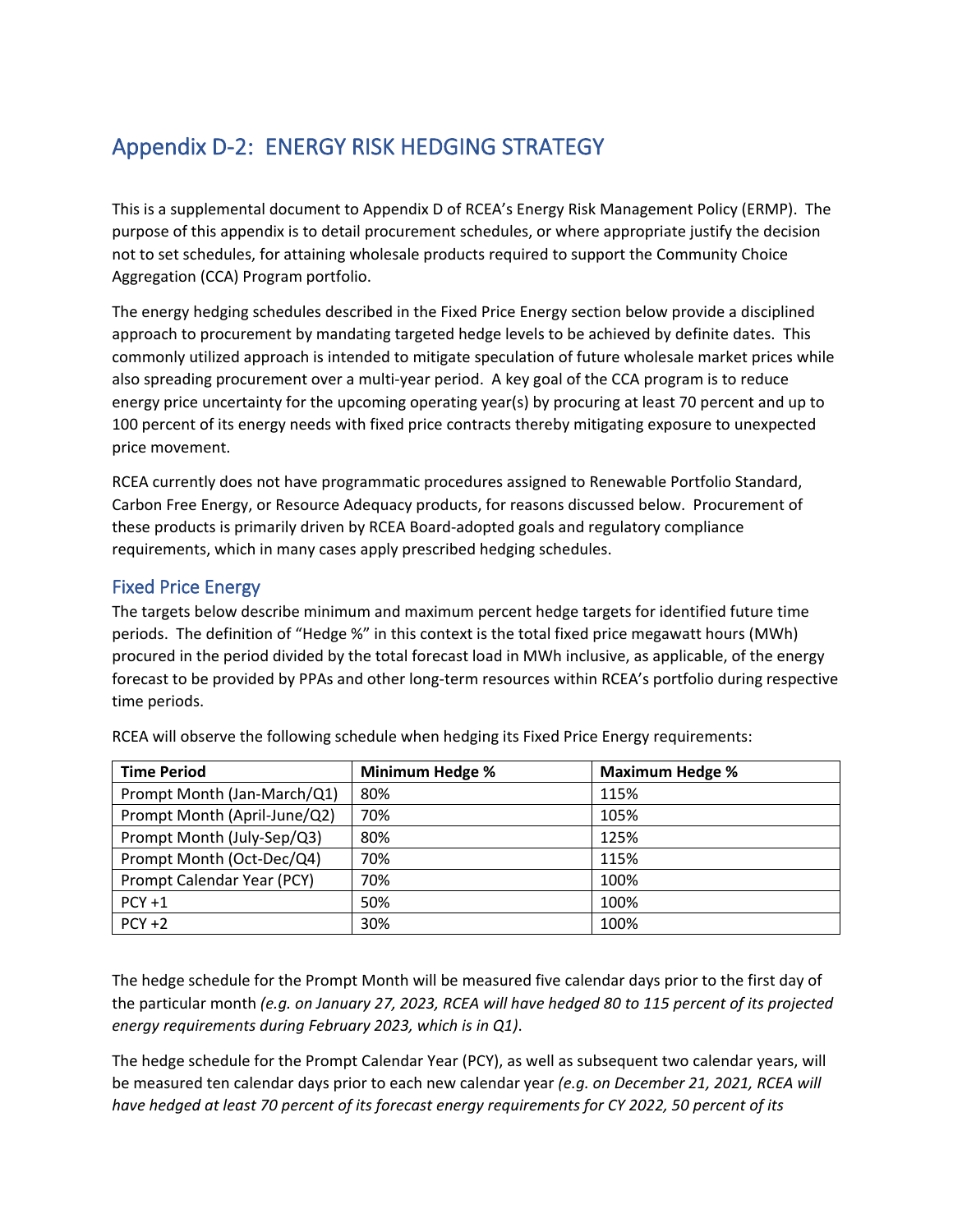*forecast energy requirements for CY 2023, and 30 percent of its forecast energy requirements for CY 2024)*.

## Peak / Heavy Load Hour (HLH) Energy Minimum Hedge

The targets described above represent total fixed-price MWh procured compared to total MWh load forecasts. They are intentionally not instructive regarding diurnal periods (HLH/LLH or Peak/Off Peak) which allows flexibility in procurement strategy given rapidly evolving market dynamics. Historically Peak/HLH periods contain the most price risk. Accordingly, **RCEA additionally requires HLH periods to be procured to a minimum 100% hedged level, using the same definition above, for Prompt Months.** 

### Summer Assessment

RCEA will complete a Summer Assessment of market risk and hedging plan by June 1 of each year. This work product will be shared in draft form with the RCEA Risk Management Team in May of each year and will include:

- analysis of summer exposure,
- fundamental analysis of market conditions,
- hourly load/resource balance forecast for June-September, and
- recommendations on products and target hedge levels designed to mitigate peak hour and daily HLH exposure.

Although compliance with the ERMP schedule in this appendix will be measured monthly, RCEA shall endeavor to complete all Q3 hedging prior to June 15 of each year, subject to and allowing for true-ups as load and generation profiles fluctuate throughout the summer season.

## Compliance & Goal Driven Procurement

This section covers procurement undertaken primarily to meet compliance requirements set by regulatory authorities and/or to meet Board-adopted goals that underlie the purpose of RCEA's existence as a local procurement agency. This updated appendix omits the hedging target matrices for these power products that were included in the prior version.

### Renewable Portfolio Standard (RPS)

RCEA has a compliance mandate to procure sufficient renewable energy to meet the state of California's RPS requirements, based on multi-year compliance periods, as well as Board-adopted goals to procure a 100% renewable and carbon free energy portfolio by 2025 and a 100% local energy portfolio by 2030, subject to availability of sufficient local renewable energy resources. These Board-adopted goals currently exceed state compliance mandates.

RCEA has procured several fixed-price long-term renewable contracts to support meeting RPS compliance mandates and Board-adopted goals, such that its long-term energy portfolio offsets energy price risk due to the corresponding decreased reliance on short-term energy procurement. As such, programmatic hedging targets for renewable and carbon free energy are a less effective hedging tool, and consequently do not provide incremental risk reduction given the complexities involved in establishing a growing long-term renewable portfolio.

As a result, RCEA staff undertake an annual assessment of the entirety of the program's renewable energy procurement activities with respect to both state compliance mandates and Board-adopted